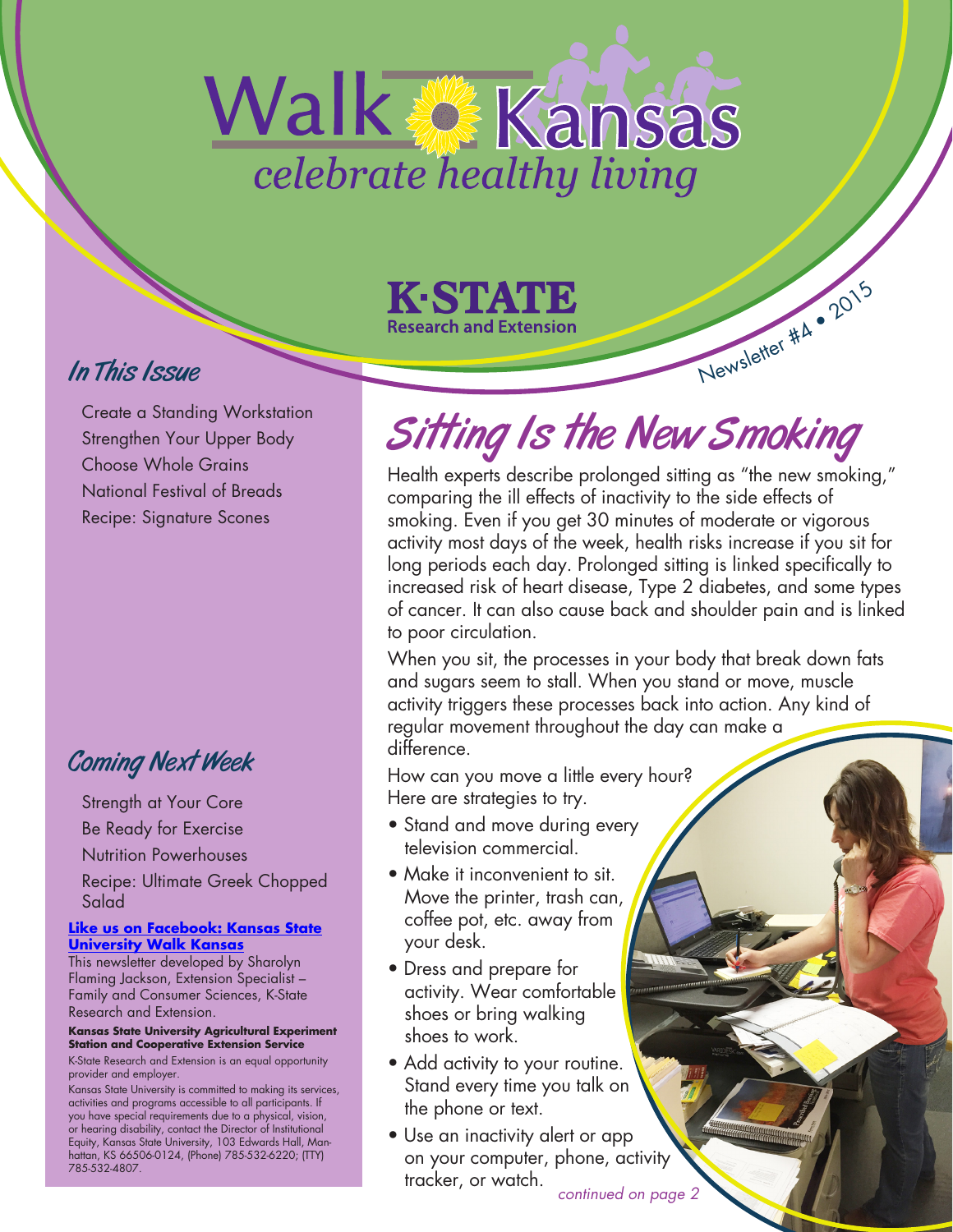### Sitting Is the New Smoking

#### *continued from page 1*

- Use a standing desk or treadmill desk.
- Choose active sitting. Trade out your desk chair for an unstable surface, such as an exercise ball or wobble stool. This will help you use core and lower body muscles while sitting.
- Plan to move. Incorporate standing and walking breaks during meetings and conferences and hold walking meetings.

## Strengthen and Stretch Your Upper Body

Most of you are familiar with pushups. This staple exercise activates what are called the "push" muscles. Your bodies also have "pull" muscles, those in the back and posterior shoulders that pull your shoulders down and back.

Many of the activities you do activate the push muscles, such as desk jobs and using a computer, cooking, driving, texting, talking on the phone, painting, sewing, and writing, to name a few. Any activity you do with a slouched posture also uses these muscles. Most of you need to concentrate on exercises that activate your pull muscles so your strength is balanced.

Concentrate on adding an exercise or two for the pull muscles this week, such as a pull across the chest with tubing or a fitness band, or any exercise where you pull your arms back and try to squeeze your shoulder blades together.

Here are links to excellent stretches and exercises you can easily do at work or at home: *[Upper Body Stretches for the Workplace](http://www.mayoclinic.org/healthy-living/adult-health/multimedia/shoulder-stretches/vid-20084699)*; *[Workout at Work](http://www.washingtonpost.com/wp-srv/special/health/workout-at-work/)  [– 12 exercise you can incorporate into a workday](http://www.washingtonpost.com/wp-srv/special/health/workout-at-work/)*; *[Stretching Exercises at](http://www.webmd.com/fitness-exercise/stretching-exercises-at-your-desk-12-simple-tips%3Fpage%3D2)  [Your Desk](http://www.webmd.com/fitness-exercise/stretching-exercises-at-your-desk-12-simple-tips%3Fpage%3D2)*.

### 2014 Success Stories

I have always worked out but learned a lot from participating in Walk Kansas. I never got up during work, but now I keep a timer and make sure to stretch for a minute each hour, which helps me stay focused and gives me a quick break. — *Leavenworth County* Our workplace has really

taken the need to get up and move every hour to heart – from ordering yoga mats to setting up a stretching area in an empty room, to two employees organizing a lunchtime kickball game with our workplace and several others on the block. There is a lot of energy and enthusiasm for a more active workplace around here.

*— Walk Kansas participant*

## Make the Healthy Choice the Easy Choice Create a Standing Workstation



While sit/stand desks are available in a range of prices, you can determine if a standing workstation is a good fit for you without spending much at all. Here are several low- or no-cost options to elevate your workspace in an office, craft room, or for any task where you sit.

- **A sturdy box.** It doesn't get much easier than this. The key is finding the right ergonomics.
- **Convert a bookcase shelf** into a home office work surface. This is another no-cost solution and it doesn't take up any extra space.
- **Sawhorse standing desk.** Use two sawhorses and some sort of tabletop board or counter.
- **A more permanent solution** is to pair a premade desktop with simple shelving brackets. You will need to attach the brackets to wall studs to support the weight.

With a standing workstation of any kind, pay attention to ergonomics. The table, box, or shelf height should be at or slightly below your elbow height.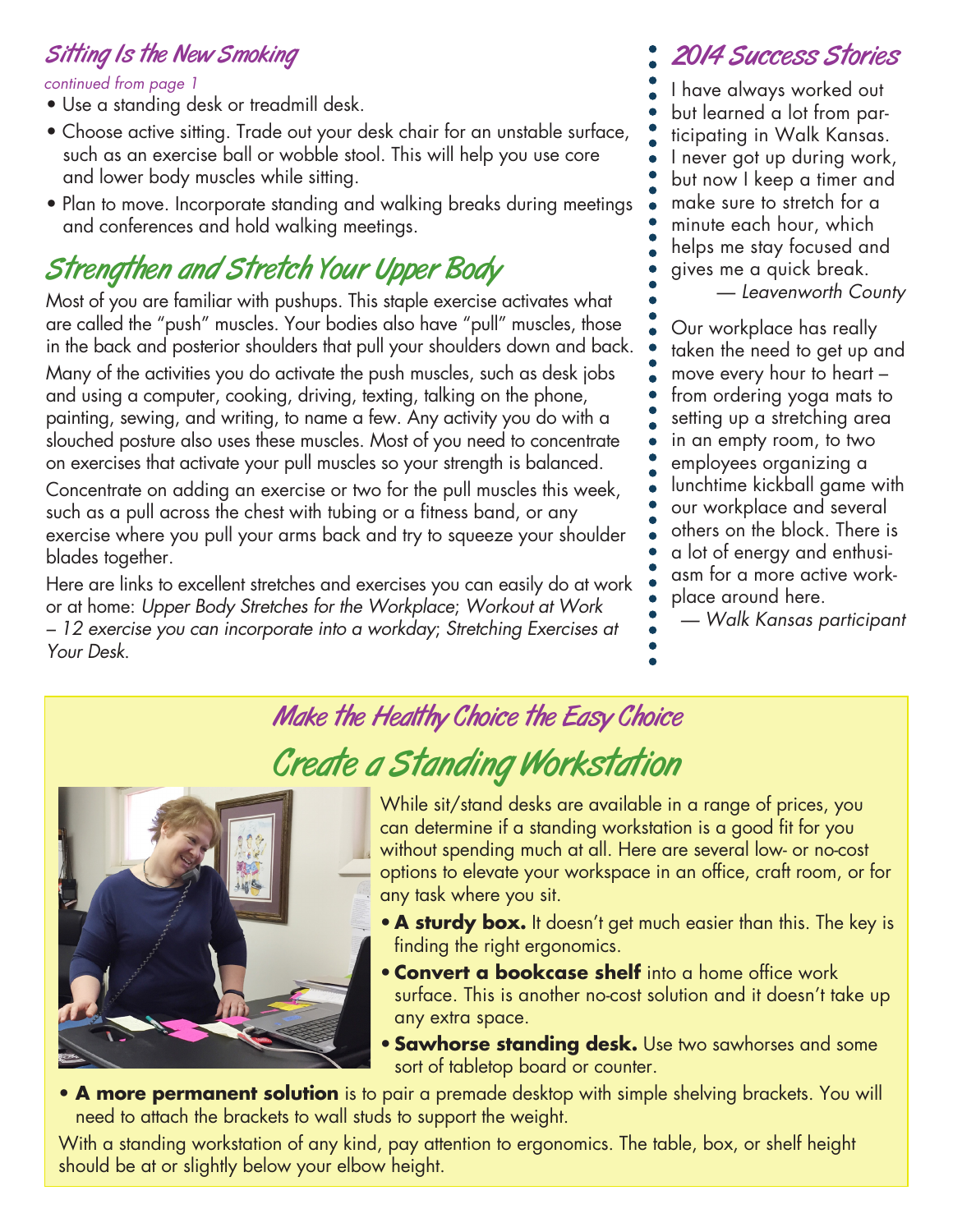## National Festival of Breads

The National Festival of Breads returns to Manhattan, Kansas, on Saturday, June 13, at the Hilton Garden Inn and Conference Center. This is a day full of fun and learning all about baking! The day includes baking sessions presented by national speakers, barbecue workshops, a baking trailer, door prizes, bread samples,

## Choose Whole Grains

Are you eating whole grains every day? Dietary guidelines recommend three servings of healthful whole grains daily, but the American Dietetic Association found that Americans average only one serving of whole grains per day.

Studies show that consumers are particularly confused by packaging of grain-based foods. To know you are getting a whole grain product, you need to read labels carefully. Check the ingredient label and make sure the first ingredient listed is a whole grain such as oatmeal, whole wheat, whole rye, quinoa, rolled oats,

## Signature Scones

Makes 12 scones

#### **Ingredients:**

- 1 cup white whole-wheat flour
- 1 cup all-purpose flour
- 2 teaspoons baking powder
- ¼ teaspoon baking soda
- ½ cup chopped dried or chopped fresh fruit
- 2 tablespoons granulated sugar or agave nectar
- ½ cup (5.3 oz.) nonfat Greek yogurt, any flavor
- ¼ cup vegetable oil or olive oil
- ¼ cup 2% low-fat milk
- 1 large egg, slightly beaten
- Topping: (optional)
- 1 tablespoon low-fat milk

2 teaspoons sparkling white decorating sugar or granulated sugar

To make Lemon Ginger Scones (pictured): lemon yogurt, 1 tablespoon grated lemon zest,  $\frac{1}{4}$  to  $\frac{1}{2}$  cup finely minced crystallized ginger.

### **Directions:**

1. Heat oven to 350°F.

2. In large bowl, combine all ingredients, stirring just until dough clings together. (Mixture will be sticky; if using fresh fruit, extra tablespoons of flour may be needed.)

exhibits, children's activities, and more while the eight finalists from around the country prepare their winning bread recipes. Admission is free to this event sponsored by the Kansas Wheat Commission and others. More information is available at *[nationalfestivalofbreads.com](http://nationalfestivalofbreads.com)*.

brown or wild rice, whole grain barley, buckwheat, bulgur, or millet.

You can increase whole grains by choosing foods that are 100 percent whole grain at least half of the time or choose partially whole-grain products all of the time. For variety, or if you don't like the taste or texture of traditional whole-wheat foods, use white whole-wheat flour. It is widely available and Kansas farmers grow both red and white wheat. White wheat has a milder taste with more sweetness, and it is just as nutritious as red.



3. On lightly floured surface, knead gently for a few turns. Divide dough in half; pat dough into two 6-inch circles.

4. Cut each circle into six equal wedges. Place 2 inches apart on a parchment paper-lined or lightly greased baking sheet. Brush surface with milk; sprinkle with sugar.

5. Bake 20 to 25 minutes or until lightly golden. Transfer to a wire rack; serve warm or at room temperature.

**Nutrition information for one lemon ginger scone:** 176 calories; 5 g fat; 27 g; 5 g protein;

2 g fiber; 130 mg sodium. *Photo and recipe used with permission of National* 

*Festival of Breads.*